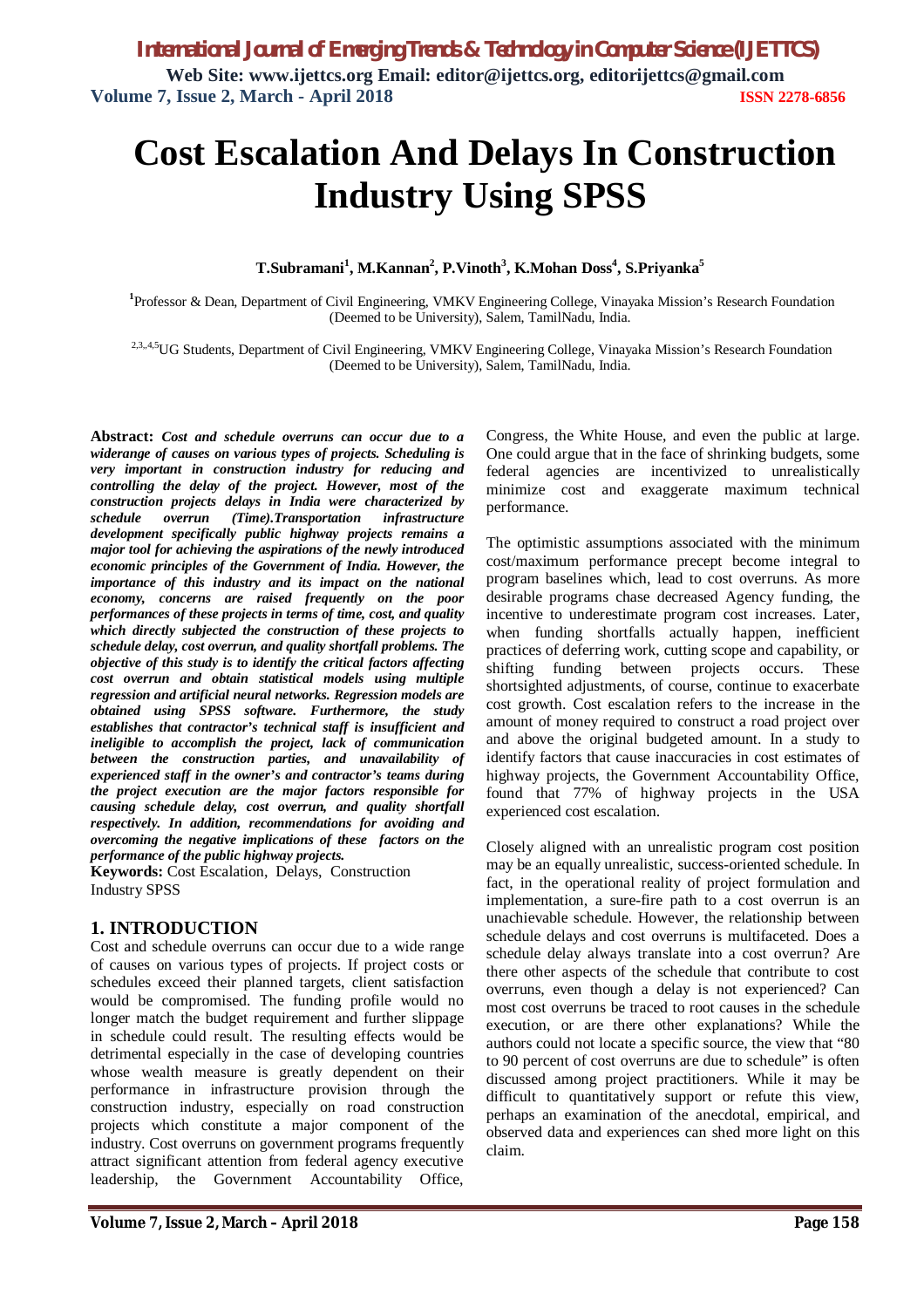The significance of time and cost in the construction projects is not extensively recognized by the contractors and project managers in some developing countries. Most of the construction projects still have difficulties in preventing delay and cost overrun.

## **1.1 Objective of the Project**

- To investigate the existence of cost and time overrun factors in large construction projects;
- To investigate the reasons for cost and time overrun in construction projects;
- To analyze and tabulate the reasons of delay and cost overrun through factor analysis;
- The main objective of this study is to identify the major causes of delays of building construction projects using a survey.

## **2. METHODOLOGY**

Figure 1. Shows the methodology followed in this study.



**Figure 1** Methodology.

## **3. COST ESCALATION & SCHEDULING**

Delays in construction are caused by several factors. Ahmed et al. (2003) grouped delays into two categories – internal causes and external causes. Internal causes arise from the parties to the contract (e.g. contractor, client, and consultant). External causes, on the other hand, arise from events beyond the control of the parties. These include the act of God, government action, and material suppliers.

- Excusable but non-compensable delay -these are delays caused by occurrences which are not attributable to any of the parties.
- Compensable delay these delays result from acts or omissions of the owner or someone for whose acts an owner is liable.
- Inexcusable delay these delays result from a contractor's own fault or his subcontractors or material suppliers.

Scheduling is the laying out of the project activities along a time sequence in which they are to be performed so as to assign the starting and finishes dates to various activities and to allocate resources to them. The schedule is the final product of scope, definition, budgeting, planning and forms the base against which all activities are measured. Project tracking and control cannot be accomplished without a good plan and schedule. By preparing construction project scheduling in advance, you, the owner builder, are able to schedule subcontractors and materials deliveries so that the proper sub and the necessary materials arrive when they are needed, which in turn will allow you to save time, money, and hassle. Construction project scheduling could more aptly be called Construction Schedule Planning as this is where the plan is crafted. It simply shows the sequence of building activities and which ones can be going on at the same time.

## **3.1 Delay of Project**

In construction, delay could be defined as the time overrun either beyond completion date specified in a contract, or beyond the date that the parties agreed upon for delivery of a project. It is a project slipping over its planned schedule and is considered as common problem in construction projects. To the owner, delay means loss of revenue through lack of production facilities and rent-able space or a dependence on present facilities. In some cases, to the contractor, delay means higher overhead costs because of longer work period, higher material costs through inflation, and due to labor cost increases. Completing projects on time is an indicator of efficiency, but the construction process is subject to many variables and unpredictable factors, which result from many sources.

These sources include the performance of parties, resources availability, environmental conditions, involvement of other parties, and contractual relations. However, it is rarely happen that a project is completed within the specified time. One of the most important problem in the construction industry is time and cost overruns. Time and cost overruns occur in every construction project and the magnitude of these delays and cost overruns varies considerably from project to project. So it is essential to define the actual causes of time and cost overruns in order to minimize and avoid the delays and increasing cost in any construction project. This chapter reviews literature concerning the major issues of time and cost overruns in order to recognize the related information regard those issues.

## **3.2 Time Overrun**

Figure 2 shows the Theoretical framework for construction time overrun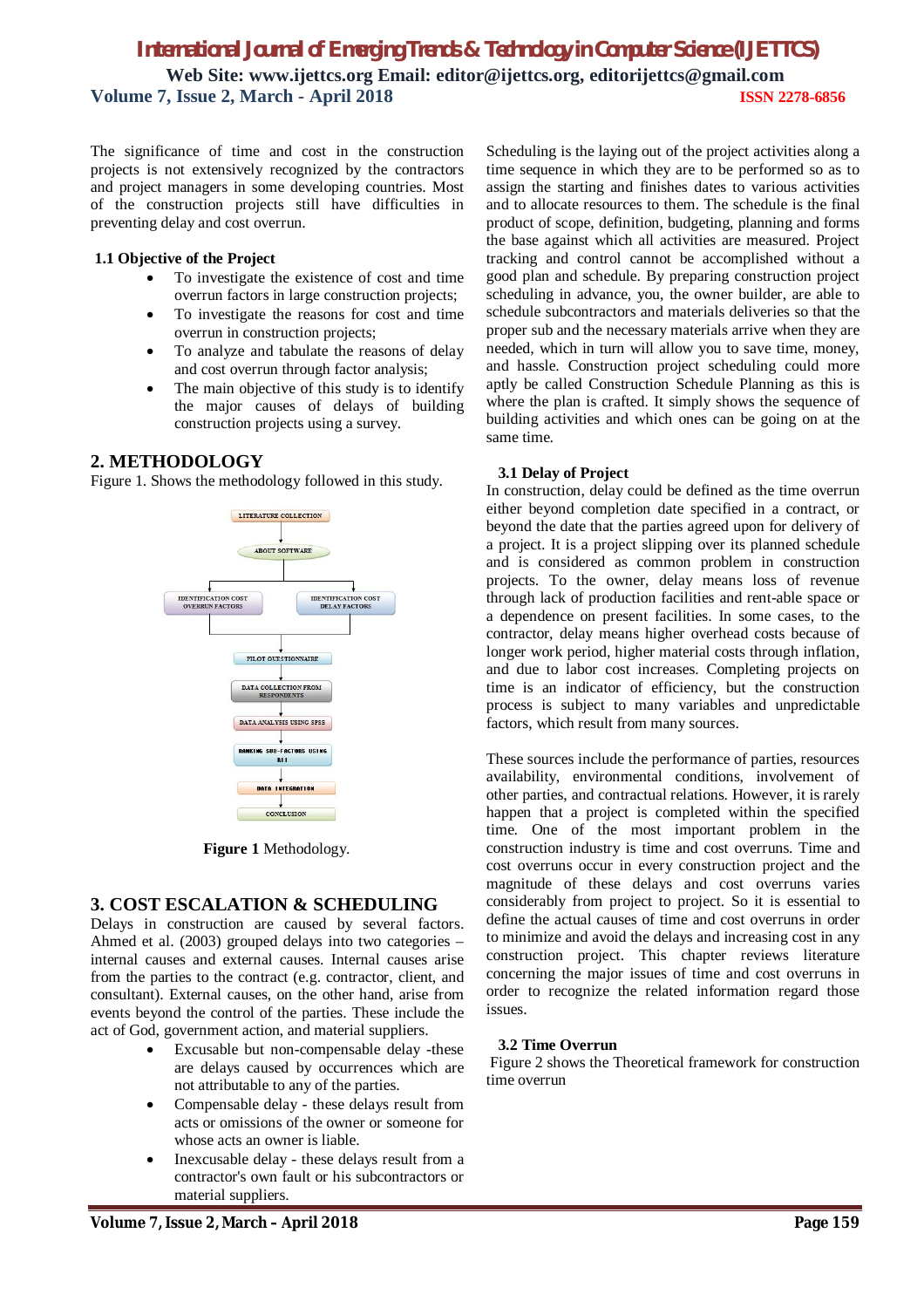

**Figure 2** Theoretical framework for construction time overrun

Time overruns is defined as the extension of time beyond planned completion dates traceable to the contractors. Delays are incidents that impact a project's progress and postpone project activities; delay causing incidents may include weather delays, unavailability of resources, design delays, etc.

In general, project delays occur as a result of project activities that have both external and internal cause and effect relationship.

| <b>HICC</b> YUIC                   |                                                   |                                                                                      |  |  |  |
|------------------------------------|---------------------------------------------------|--------------------------------------------------------------------------------------|--|--|--|
| <b>STAGES</b>                      | <b>EXTERNAL ISSUES</b>                            | <b>INTERNAL ISSUE</b>                                                                |  |  |  |
|                                    | Delay in regulatory approvals                     | Lack of project<br>managers/commercial<br>managers                                   |  |  |  |
| Pre-planning                       | Land/site handover                                | Lack of cost managers                                                                |  |  |  |
|                                    | Unavailability/delayed<br>availability of funds   | Lack of safety<br>officers/enviornmental<br>practitioners                            |  |  |  |
| Planning and design                | Ineffective procurement planning                  | Lack of planning<br>engineer/commercial managers                                     |  |  |  |
|                                    | Delay in regulatory approvals                     | <b>Lack of MEP</b> engineers                                                         |  |  |  |
| <b>Execution</b> and<br>monitoring | Weak/ineffective project<br>planning & monitoring | Lack of project managers/site<br>managers/planning<br>engineers/quantity supervisors |  |  |  |
|                                    | Unavailability/delayed<br>axailabiilty of funds   | Lack of awareness modern<br>equipment &Technology                                    |  |  |  |
| Closure and<br>handover            | <b>Contractual disputes</b>                       | Lack of commissioning project<br>and site managers<br>audit and total quality        |  |  |  |

#### **Table 1** Reasons for project time overruns across project  $l: \mathcal{L}_{n}$  and  $l$ .

## **3.3 Cost Overrun**

Cost overrun is defined as excess of actual cost over budget. Cost overrun is also sometimes called "cost escalation," "cost increase," or "budget overrun." Cost overrun is defined as the change in contract amount divided by the original contract award amount .This calculation can be converted to a percentage for ease of comparison.

management professionals

- This prevents project teams from estimating realistic costs, schedules, and technical risks at the project outset.
- Underestimating technical complexity, whether intentionally or through lack of adequate scope definition. The resulting ill-defined scope increases the cost and schedule.
- Funding instability. Continuous lack of stable funding profiles and solid knowledge of funding for projects force project managers to make decisions that are often inefficient, resulting in cost and schedule growth.
- Limited opportunities for project manager development.

These various studies and observations support the idea that schedule delays and cost overruns are closely related and that while some factors and causes impact both cost and schedule, often problems will first manifest themselves in a time delay which, in turn, leads to cost growth. Figure 3 shows the Theoretical framework for construction cost overrun



**Figure 3** Theoretical framework for construction cost overrun

Critical factors influencing cost overruns are:

- Unpredictable weather,
- Inflationary material costs,
- Inaccurate material estimates,
- Project complexity,
- Lack of information about the site geography,
- Lack of contractors experience on certain type of projects,
- Unfamiliarity with local regulations

Possible causes of cost overruns from the beginning of projects include omission of some items and out-of-date cost estimates. The cost information such as labour rates,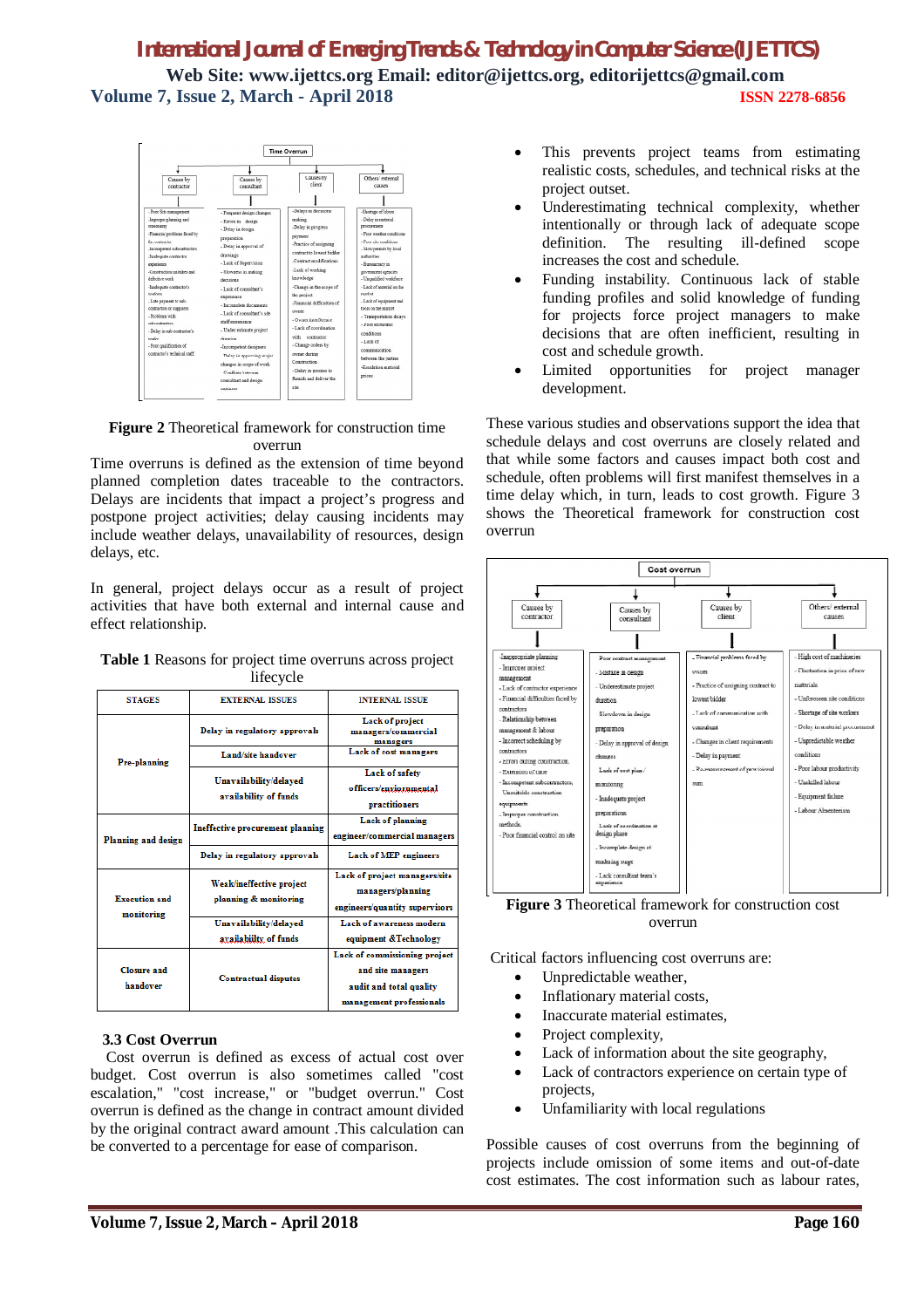equipment rates and material costs used in estimating should be accurate. These can be obtained from historical data, past projects, a proprietary database, or current material costs. It was revealed at the informal discussion had with project participants attached to employer, consultant and contractor organizations that: changes to rules and regulations, delay in issuing instructions and approvals, mistakes in the tender documents, land acquisition issues, delay in relocating utilities, insufficient time for bidders to prepare tenders, delays in making advance payments and other payments, errors in the original measurements and poor document management are some of the important factors that influence the cost overruns in road projects.

## **3.4 Cost Growth Reasons**

- Inadequate Definitions Prior to Agency Budget Decision and to External Commitments.
- Optimistic Cost Estimates/Estimating Errors.
- Inability to Execute Initial Schedule Baseline
- Inadequate Risk Assessments
- Higher Technical Complexity of Projects than Anticipated.
- Changes in Scope (Design/Content).
- Inadequate Assessment of Impacts of Schedule Changes on Cost.
- Annual Funding Instability.
- Poor Tracking of Contractor Requirements against Plans.
- Reserve Position Adequacy.
- Lack of Formal Document for Recording Key Technical, Schedule, and Programmatic Assumptions.

# **4. PILOT QUESTIONNAIRE**

NAME OF INDUSTRY / ORGANIZATION: ----------------

- NAME OF SIGNATORY: ---------------------------------------

- DESIGNATION: --------------------------------------------------

#### - DATE: PLACE: SEAL: **SIGNATURE:**

## **4.1 Schedule Delay and Cost Overrun 4.1.1 Consultant Caused Delays**

- 1. Incomplete drawing given by the consultant
	- Strongly disagree
	- Disagree
	- Neutral
	- Agree
	- Strongly agree

2. Late Issuance of instructions by the consultant

- Strongly disagree
- Disagree
- Neutral
- Agree
- Strongly agree
- 3. Mistakes and discrepancies in design documentation?
	- Strongly disagree
	- Disagree
	- Neutral
	- Agree
	- Strongly agree
- 4. Unclear and inadequate details in drawings?
	- Strongly disagree
	- Disagree
	- Neutral
	- Agree
	- Strongly agree
- 5. Delay in quality assurance / control?
	- Strongly disagree
	- Disagree
	- Neutral
	- Agree
	- Strongly agree
- 6. Late in approving and receiving of complete work?
	- Strongly disagree
	- Disagree
	- Neutral
	- Agree
	- Strongly agree

## **4.1.2 Project Related Delays**

7. Delay due to the effects of subsurface conditions?

- Strongly disagree
- Disagree
- Neutral
- Agree
- Strongly agree
- 8. Unavailability of utilities in site?
	- Strongly disagree
	- Disagree
	- Neutral
	- Agree
	- Strongly agree

## 9. Accident during construction?

- Strongly disagree
- Disagree
- Neutral
- Agree
- Strongly agree

10. Problem with neighbours in the project location?

- Strongly disagree
- Disagree
- Neutral
- Agree
- Strongly agree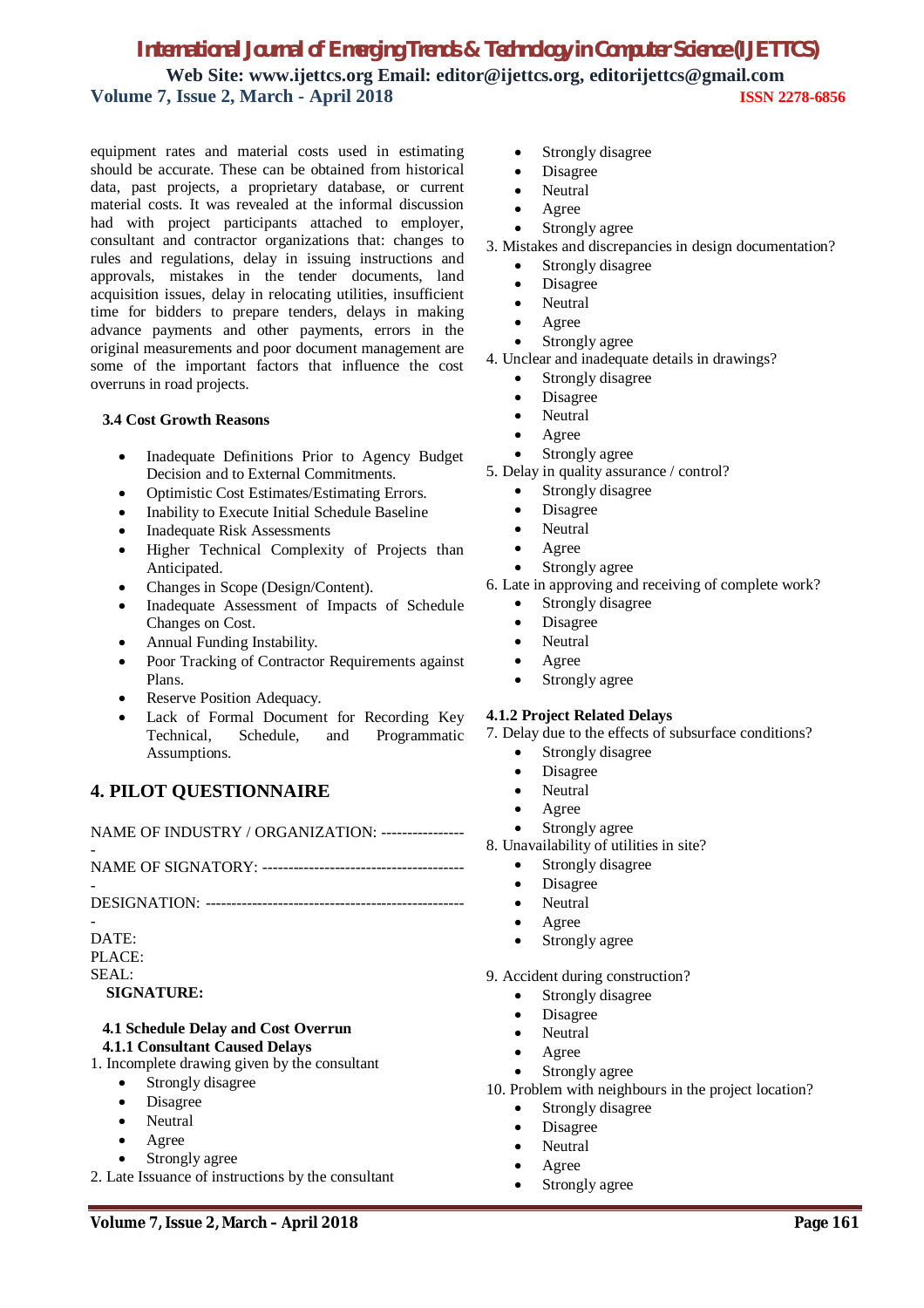# *International Journal of Emerging Trends & Technology in Computer Science (IJETTCS)*

**Web Site: www.ijettcs.org Email: editor@ijettcs.org, editorijettcs@gmail.com Volume 7, Issue 2, March - April 2018 ISSN 2278-6856**

- 11. Limited space of construction Area?
	- Strongly disagree
	- Disagree
	- Neutral
	- Agree
	- Strongly agree
- 12. Delay in shifting of long distance to borrow pits?
	- Strongly disagree
	- Disagree
	- Neutral
	- Agree
	- Strongly agree
- 13. Quantity increase over contract during Construction?
	- Strongly disagree
	- Disagree
	- Neutral
	- Agree
	- Strongly agree

## **4.1.3 Cost Influencing Parameters**

- 14. Terrain condition affect the cost overrun?
	- Strongly disagree
	- Disagree
	- Neutral
	- Agree
	- Strongly agree
- 15. Soil & rock suitability / drill ability?
	- Strongly disagree
	- Disagree
	- Neutral
	- Agree
	- Strongly agree

16. Material related problem (Transportation, Cost, Handling etc.)

- Strongly disagree
- Disagree
- Neutral
- Agree
- Strongly agree

17. Payment related problem from owner side

- Strongly disagree
- Disagree
- Neutral
- Agree
- Strongly agree
- 18. Poor communication between construction parties
	- Strongly disagree
	- Disagree
	- Neutral
	- Agree
	- Strongly agree
- 19. Climatic condition
	- Strongly disagree
- Disagree
- Neutral
- Agree
- Strongly agree
- 20. Lack of experience & knowledge of construction parties
	- Strongly disagree
	- Disagree
	- Neutral
	- Agree
	- Strongly agree

21. Involvement of more No: of parties (contractor) in single project

- Strongly disagree
- Disagree
- Neutral
- Agree
- Strongly agree

22. Lack of efficiency of contractor to achieve time goal of project?

- Strongly disagree
- Disagree
- Neutral
- Agree
- Strongly agree
- 23. Thickness of various layers in case of flexible pavement (WBM, BBM, BM)
	- Strongly disagree
	- Disagree
	- Neutral
	- Agree
	- Strongly agree
- 24. Conflict among project participants
	- Strongly disagree
	- Disagree
	- Neutral
	- Agree
	- Strongly agree
- 25. Unreliable sources of materials on the local market?
	- Strongly disagree
	- Disagree
	- Neutral
	- Agree
	- Strongly agree

## **5. ABOUT SOFTWARE**

SPSS is a widely used program for statistical analysis in social science. It is also used by market researchers, health researchers, survey companies, government, education researchers, marketing organizations, data miners, and others. The original SPSS manual has been described as one of "sociology's most influential books" for allowing ordinary researchers to do their own statistical analysis.[4] In addition to statistical analysis, data management (case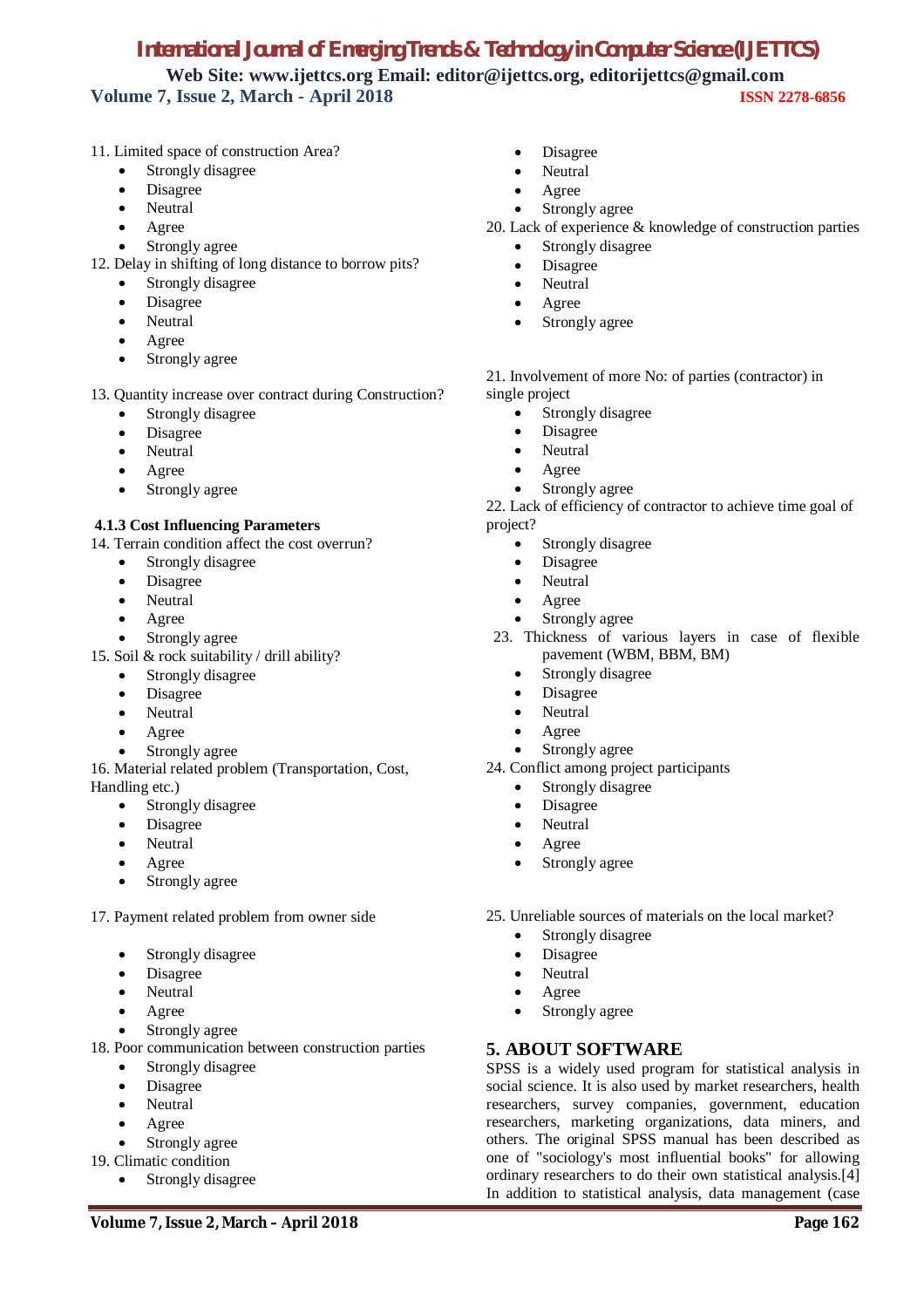selection, file reshaping, creating derived data) and data documentation (a metadata dictionary was stored in the data file) are features of the base software.

**5.1 Statistics Included in the Base Software** 

- Descriptive statistics: Cross tabulation, Frequencies, Descriptive, Explore, Descriptive Ratio Statistics.
- Bivariate statistics: Means, t-test, ANOVA, Correlation (bivariate, partial, distances), Nonparametric tests.
- Prediction for numerical outcomes: Linear regression.
- Prediction for identifying groups: Factor analysis, cluster analysis (two-step, K-means, hierarchical), Discriminate.

The many features of SPSS Statistics are accessible via pull-down menus or can be programmed with a proprietary 4GL command syntax language. Command syntax programming has the benefits of reproducibility, simplifying repetitive tasks, and handling complex data manipulations and analyses. Additionally, some complex applications can only be programmed in syntax and are not accessible through the menu structure. The pull-down menu interface also generates command syntax: this can be displayed in the output, although the default settings have to be changed to make the syntax visible to the user.

They can also be pasted into a syntax file using the "paste" button present in each menu. Programs can be run interactively or unattended, using the supplied Production Job Facility. Additionally a "macro" language can be used to write command language subroutines. A Python programmability extension can access the information in the data dictionary and data and dynamically build command syntax programs. The Python programmability extension, introduced in SPSS 14, replaced the less functional SAX Basic "scripts" for most purposes, although Sax Basic remains available. In addition, the Python extension allows SPSS to run any of the statistics in the free software package R. From version 14 onwards, SPSS can be driven externally by a Python or a VB.NET program using supplied "plug-ins". (From Version 20 onwards, these two scripting facilities, as well as many scripts, are included on the installation media and are normally installed by default.)

SPSS Statistics places constraints on internal file structure, data types, data processing, and matching files, which together considerably simplify programming. SPSS datasets have a two-dimensional table structure, where the rows typically represent cases (such as individuals or households) and the columns represent measurements (such as age, sex, or household income). Only two data types are defined: numeric and text (or "string"). All data processing occurs sequentially case-by-case through the file (dataset). Files can be matched one-to-one and one-to-many, but not many-to-many. In addition to that cases- by-variables structure and processing, there is a separate Matrix session where one can process data as matrices using matrix and

**Volume 7, Issue 2, March – April 2018 Page 163**

linear algebra operations. The graphical user interface has two views which can be toggled by clicking on one of the two tabs in the bottom left of the SPSS Statistics window. The 'Data View' shows a spreadsheet view of the cases (rows) and variables (columns).

Unlike spreadsheets, the data cells can only contain numbers or text, and formulas cannot be stored in these cells. The 'Variable View' displays the metadata dictionary where each row represents a variable and shows the variable name, variable label, value label(s), print width, measurement type, and a variety of other characteristics. Cells in both views can be manually edited, defining the file structure and allowing data entry without using command syntax. This may be sufficient for small datasets. Larger datasets such as statistical surveys are more often created in data entry software, or entered during computerassisted personal interviewing, by scanning and using optical character recognition and recognition software, or by direct capture from online questionnaires. These datasets are then read into SPSS.

#### **6. SPSS RESULTS 6.1 Factor Analysis**

the communalities of the study.

Factor Analysis (FA) is an exploratory technique applied to a set of observed variables that seeks to find underlying factors (subsets of variables) from which the observed variables were generated. For example, an individual's response to the questions on a college entrance test is influenced by underlying variables such as Intelligence,

|                                                                       | <b>Initial</b> | <b>Extraction</b> |
|-----------------------------------------------------------------------|----------------|-------------------|
| Delay in quality assurance / control?                                 | 1.000          | .837              |
| Late in approving and receiving of complete work.2                    | 1.000          | .882              |
| Unavailability of utilities in site?                                  | 1.000          | .844              |
| Quantity increase over contract during Construction.?                 | 1.000          | .752              |
| Incomplete drawing given by the consultant                            | 1.000          | .764              |
| Late Issuance of instructions by the consultant                       | 1.000          | .746              |
| Mistakes and discrepancies in design documentation?                   | 1.000          | .731              |
| Unclear and inadequate details in drawings?                           | 1.000          | .877              |
| Delay due to the effects of subsurface conditions?                    | 1.000          | .929              |
| <b>Accident during construction?</b>                                  | 1.000          | .791              |
| Problem with neighbours in the project location.?                     | 1.000          | .807              |
| Limited space of construction Area?                                   | 1.000          | .846              |
| Delay in shifting of long distance to borrow pits?                    | 1.000          | .887              |
| Terrain condition affect the cost overrun.?                           | 1.000          | .853              |
| Soil & rock suitability / drillability, 2.                            | 1.000          | .792              |
| Material related problem                                              | 1.000          | .909              |
| Payment related problem from owner side                               | 1.000          | .822              |
| Poor communication between construction parties                       | 1.000          | .892              |
| <b>Climatic condition</b>                                             | 1.000          | .842              |
| Lack of experience & knowledge of construction parties                | 1.000          | .857              |
| Involvement of more no. Of parties (contractor) in single<br>project  | 1.000          | .883              |
| Lack of efficiency of contractor to achieve time goal of<br>project.? | 1.000          | .789              |
| <b>Conflict among project participants</b>                            | 1.000          | .913              |

**Table1:**Communalities

years in school, age, emotional state on the day of the test, amount of practice taking tests, and so on. Table 1 shows

Table 2 shows the total variance explained in the study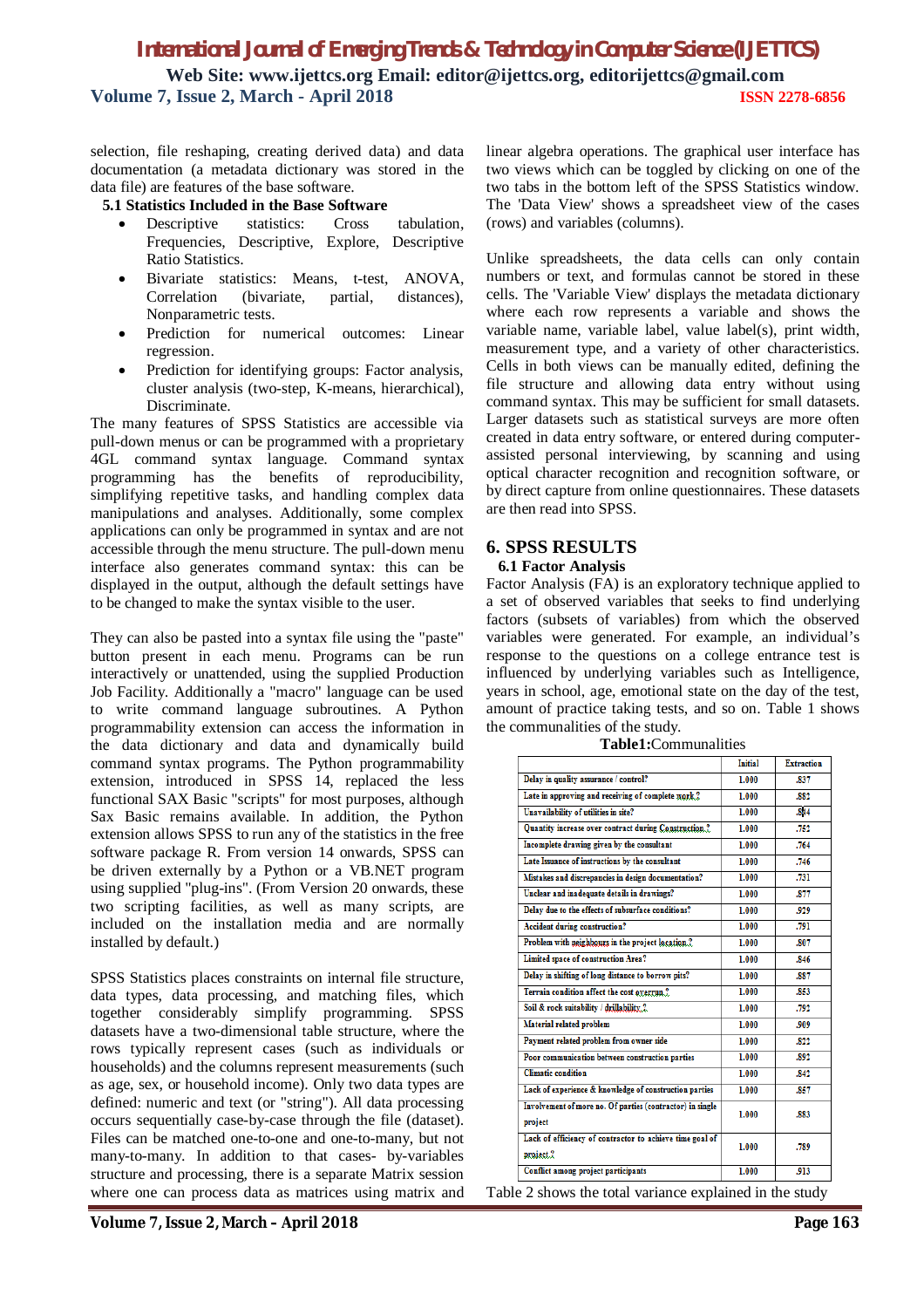|                         |              |                             |                          |              |                              | <b>Extraction Sums of Squared</b> |
|-------------------------|--------------|-----------------------------|--------------------------|--------------|------------------------------|-----------------------------------|
|                         |              | <b>Initial Eigen values</b> |                          |              | Loadings                     |                                   |
| Compo<br>nent           | Total        | 96 of<br><b>Variance</b>    | <b>Cumulat</b><br>ive 06 | <b>Total</b> | 96 of<br><b>Varian</b><br>ce | <b>Cumulat</b> y<br>e 96          |
| ı                       | 5.247        | 22.814                      | 22.814                   | 5.247        | 22.814                       | 22.814                            |
| $\overline{\mathbf{2}}$ | 3.500        | 15.219                      | 38.033                   | 3.500        | 15.219                       | 38.033                            |
| 3                       | 2.881        | 12.527                      | 50.560                   | 2.881        | 12.527                       | 50.560                            |
| 4                       | 2.007        | 8.724                       | 59.284                   | 2.007        | 8.724                        | 59.284                            |
| s                       | 1.792        | 7.792                       | 67.076                   | 1.792        | 7.792                        | 67.076                            |
| 6                       | 1.482        | 6.442                       | 73.518                   | 1.482        | 6.442                        | 73.518                            |
| 7                       | 1.223        | 5.319                       | 78.837                   | 1.223        | 5.319                        | 78.837                            |
| $\overline{\mathbf{s}}$ | 1.112        | 4.837                       | 83.674                   | 1.112        | 4.837                        | 83.674                            |
| 9                       | .760         | 3.304                       | 86.978                   |              |                              |                                   |
| 10                      | .708         | 3.080                       | 90.058                   |              |                              |                                   |
| n                       | .586         | 2.547                       | 92.605                   |              |                              |                                   |
| 12                      | .521         | 2.264                       | 94.868                   |              |                              |                                   |
| 13                      | .350         | 1.520                       | 96.388                   |              |                              |                                   |
| 14                      | .303         | 1.317                       | 97.705                   |              |                              |                                   |
| 15                      | .189         | .823                        | 98.528                   |              |                              |                                   |
| 16                      | .128         | .558                        | 99.087                   |              |                              |                                   |
| 17                      | .104         | .453                        | 99.540                   |              |                              |                                   |
| 18                      | .088         | .381                        | 99.921                   |              |                              |                                   |
| $\overline{19}$         | .018         | .079                        | 100.000                  |              |                              |                                   |
| 20                      | 2.503E-16    | 1.088E-15                   | 100.000                  |              |                              |                                   |
| 21                      | $-5.446E-17$ | $-2.368E-16$                | 100.000                  |              |                              |                                   |
| 22                      | $-2.756E-16$ | $-1.198E-15$                | 100.000                  |              |                              |                                   |
| 23                      | $-1.988E-15$ | $-8.644E-15$                | 100.000                  |              |                              |                                   |

#### **Table 2:** Total variance explained

Table 3 shows the component matrix of the study

**Table 3:** Component Matrix

|                                                                   |         |          |         | Component |         |          |          |                |
|-------------------------------------------------------------------|---------|----------|---------|-----------|---------|----------|----------|----------------|
|                                                                   | 1       | 2        | 3       | 4         | 5       | 6        |          | $\overline{8}$ |
| Delay<br>quality<br>in<br>assurance / control?                    | $-612$  | .461     | $-194$  | 316       | .043    | .195     | .267     | .030           |
| Late in approving and<br>receiving of complete<br>work?           | .361    | $-150$   | $-454$  | $-.052$   | .672    | $-0.58$  | .193     | .166           |
| Unavailability of utilities<br>in site?                           | .736    | 278      | .288    | 283       | $-144$  | $-0.073$ | .189     | $-015$         |
| Quantity increase over<br>contract<br>during<br>Construction?     | .725    | $-.091$  | .247    | .031      | $-083$  | .190     | .245     | .231           |
| Incomplete<br>drawing<br>given by the consultant                  | .400    | .154     | .061    | $-274$    | .491    | $-179$   | $-456$   | .141           |
| Issuance<br>Late<br>of<br>instructions<br>by<br>the<br>consultant | $-.047$ | .577     | $-466$  | $-.075$   | .215    | $-225$   | $-279$   | $-116$         |
| Mistakes<br>and<br>discrepancies in design<br>documentation?      | $-285$  | $-257$   | $-.487$ | .473      | .045    | .235     | .128     | .221           |
| Unclear and inadequate<br>details in drawings?                    | $-491$  | .421     | $-.602$ | .158      | $-.031$ | .043     | .169     | $-202$         |
| Delay due to the effects<br>of subsurface conditions?             | $-575$  | $-256$   | $-220$  | $-258$    | .105    | .607     | $-185$   | .057           |
| Accident<br>during<br>construction?                               | .826    | $-148$   | $-.004$ | $-069$    | $-065$  | .050     | $-0.058$ | .269           |
| Problem with neighbours.<br>in the project location?              | .567    | $-126$   | .064    | $-297$    | $-306$  | .530     | .030     | $-0.053$       |
| Limited<br>space<br>of<br>construction Area?                      | .423    | $-0.056$ | .146    | .671      | .230    | 349      | .050     | $-125$         |
| Delay in shifting of long<br>distance to borrow pits?             | 353     | .544     | .008    | .346      | .518    | $-.007$  | .064     | .273           |
| Terrain condition affect<br>the cost gyerrun?                     | .249    | .196     | $-327$  | .089      | $-597$  | $-495$   | .067     | .180           |
| Soil & rock suitability /<br>drillability?                        | .373    | $-317$   | $-464$  | $-266$    | .069    | $-133$   | .492     | $-0.36$        |
| Material related problem                                          | $-477$  | .497     | .332    | $-481$    | .116    | .121     | .085     | 241            |

#### **6.2 One-Way Anova**

The answers to the questions are the observed variables. The underlying, influential variables are the factors. Factor analysis is carried out on the correlation matrix of the observed variables. A factor is a weighted average of the original variables. The factor analyst hopes to find a few factors from which the original correlation matrix may be generated. Usually the goal of factor analysis is to aid data interpretation. The factor analyst hopes to identify each factor as representing a specific theoretical factor. Therefore, many of the reports from factor analysis are designed to aiding the interpretation of the factors.

Where  $\mu$  = group mean and  $k$  = number of groups. If, however, the one-way ANOVA returns a statistically significant result, we accept the alternative hypothesis (HA), which is that there are at least two group means that are statistically significantly different from each other. At this point, it is important to realize that the one-way ANOVA is an omnibus test statistic and cannot tell you which specific groups were statistically significantly different from each other only that at least two groups were. To determine which specific groups differed from each other, you need to use a post hoc test. Table 4 shows the ANOVA test results.

#### **Table 4:** ANOVA Test results

|                                   |                                                                 | <b>LSD</b>                                                      |                                      |               |      |
|-----------------------------------|-----------------------------------------------------------------|-----------------------------------------------------------------|--------------------------------------|---------------|------|
| <b>Dependent</b><br>Variable      | (I) Delay due<br>to the effects<br>of subsurface<br>conditions? | (J) Delay due<br>to the effects<br>of subsurface<br>conditions? | Mean<br><b>Differen</b><br>$ce(I-J)$ | Std.<br>Error | Sig. |
|                                   |                                                                 | Netural                                                         | $-.029$                              | .857          | .974 |
|                                   | Strongly                                                        | Agree                                                           | $-.100$                              | 1.224         | .936 |
|                                   | disagree                                                        | Strongly<br>agree                                               | .233                                 | .886          | .796 |
|                                   |                                                                 | Strongly<br>disagree                                            | .029                                 | .857          | .974 |
|                                   | Netural                                                         | Agree                                                           | $-.071$                              | 1.173         | .952 |
| Late Issuance of                  |                                                                 | <b>Strongly</b><br>agree                                        | .262                                 | .814          | .752 |
| instructions by<br>the consultant |                                                                 | Strongly<br>disagree                                            | .100                                 | 1.224         | .936 |
|                                   | Agree                                                           | <b>Netural</b>                                                  | .071                                 | 1.173         | .952 |
|                                   |                                                                 | Strongly<br>agree                                               | .333                                 | 1.195         | .784 |
|                                   |                                                                 | Strongly<br>disagree                                            | $-233$                               | .886          | .796 |
|                                   | <b>Strongly agree</b>                                           | <b>Netural</b>                                                  | $-262$                               | .814          | .752 |
|                                   |                                                                 | Agree                                                           | $-333$                               | 1.195         | .784 |
|                                   |                                                                 | Netural                                                         | $-114$                               | .654          | .863 |
|                                   | Strongly                                                        | Agree                                                           | $-1.400$                             | .935          | .154 |
|                                   | disagree                                                        | <b>Strongly</b><br>agree                                        | $-733$                               | .676          | .294 |
| Mistakes and                      |                                                                 | Strongly<br>disagree                                            | .114                                 | .654          | .863 |
| discrepancies in                  | <b>Netural</b>                                                  | Agree                                                           | $-1.286$                             | .896          | .170 |
| design<br>documentation?          |                                                                 | <b>Strongly</b><br>agree                                        | $-.619$                              | .621          | .334 |
|                                   |                                                                 | Strongly<br>disagree                                            | 1.400                                | .935          | .154 |
|                                   | Agree                                                           | <b>Netural</b>                                                  | 1.286                                | .896          | .170 |
|                                   |                                                                 | <b>Channels</b>                                                 | 667                                  | 019           | A TE |

**Volume 7, Issue 2, March – April 2018 Page 164**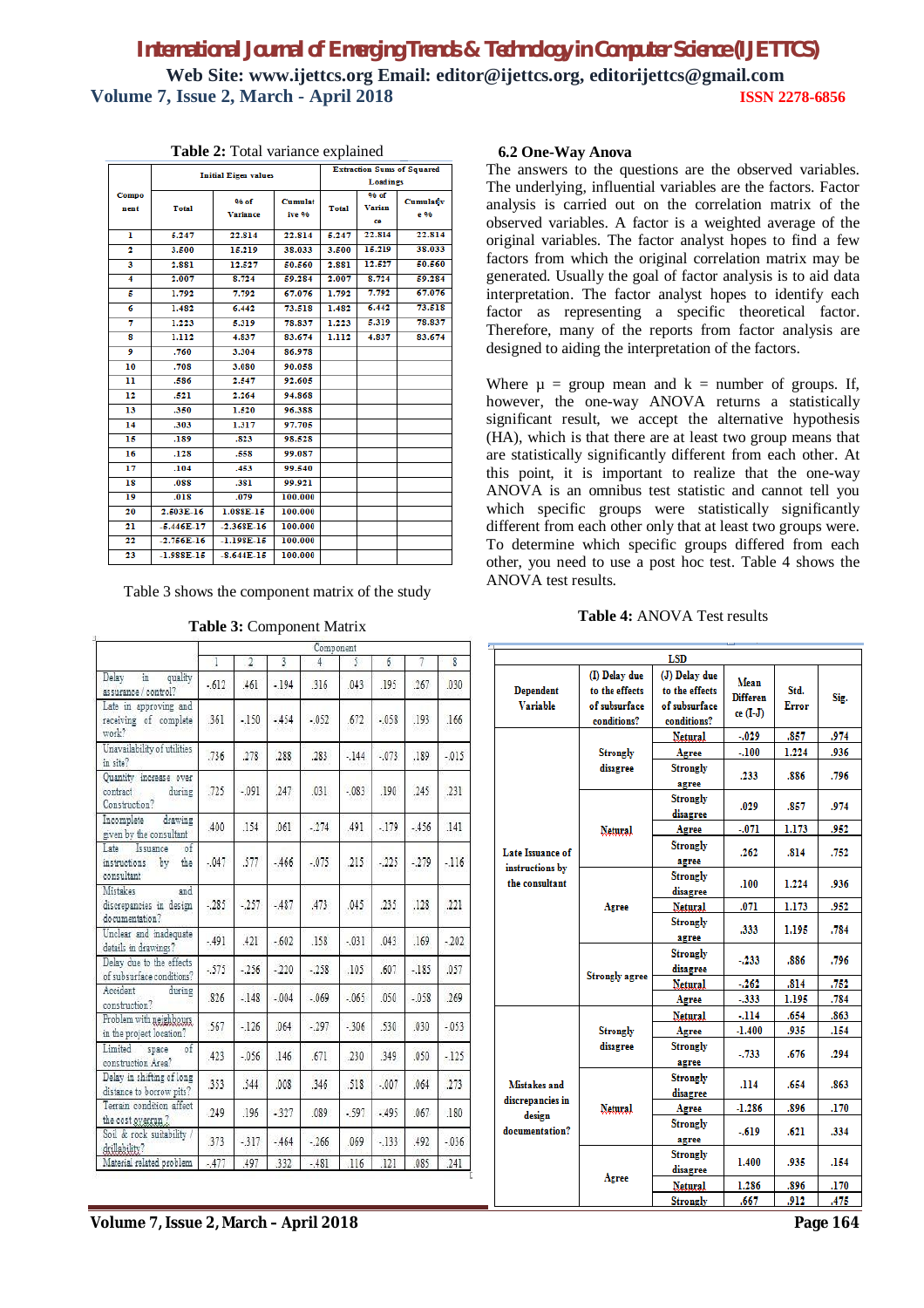|                                                           |                       | agree                       |         |       |      |
|-----------------------------------------------------------|-----------------------|-----------------------------|---------|-------|------|
|                                                           |                       | <b>Strongly</b><br>disagree | .733    | .676  | .294 |
|                                                           | <b>Strongly agree</b> | Netural                     | .619    | .621  | .334 |
|                                                           |                       | Agree                       | $-.667$ | .912  | .475 |
|                                                           |                       | Netural                     | $-.429$ | .867  | .628 |
|                                                           | <b>Strongly</b>       | Agree                       | $-.500$ | 1.238 | .692 |
|                                                           | disagree              | <b>Strongly</b><br>agree    | $-167$  | .896  | .855 |
| Problem with<br>neighbours in<br>the project<br>location? |                       | <b>Strongly</b><br>disagree | .429    | .867  | .628 |
|                                                           | <b>Netural</b>        | Agree                       | $-.071$ | 1.187 | .953 |
|                                                           |                       | <b>Strongly</b><br>agree    | .262    | .823  | .755 |
|                                                           |                       | <b>Strongly</b><br>disagree | .500    | 1.238 | .692 |
|                                                           | Agree                 | Netural                     | .071    | 1.187 | .953 |
|                                                           |                       | <b>Strongly</b><br>agree    | .333    | 1.208 | .786 |
|                                                           |                       | <b>Strongly</b><br>disagree | .167    | .896  | .855 |
|                                                           | <b>Strongly agree</b> | Netural                     | $-262$  | .823  | .755 |
|                                                           |                       |                             | $-.333$ | 1.208 | .786 |

#### Table 5 shows the multiple comparisons of the study **Table 5:** Multiple Comparisons

## **6.3 Reliability Analysis**

The ability to meet specific requirements under a specified period. Uncertain parameters modelled by the mean values and the standard deviations and by the correlation coefficients between stochastic variables. The stochastic variables are implicitly assumed to be normally distributed. The reliability index method is an example of a level II method. Table 6 shows the reliability statistics of the study.

**Table 6:** Reliability statistics

| <b>Reliability Statistics</b> |                                                        |            |  |  |
|-------------------------------|--------------------------------------------------------|------------|--|--|
| Cronbach's<br>Alpha           | Cronbach's Alpha Based on<br><b>Standardized Items</b> | N of Items |  |  |
|                               | 488                                                    |            |  |  |

Table 7 shows the item statistics of the study

**Table 7:** Item statistics

| <b>Item Statistics</b>                                                         |      |                       |    |
|--------------------------------------------------------------------------------|------|-----------------------|----|
|                                                                                | Mean | Std.<br>Devi<br>ation | N  |
| Incomplete drawing given<br>by the consultant                                  | 2.70 | 1.380                 | 20 |
| of<br>Late<br>Issuance<br>instructions by the<br>consultant                    | 3.35 | 1.348                 | 20 |
| Mistakes and discrepancies<br>in design documentation?                         | 3.00 | 1.124                 | 20 |
| Unclear and inadequate<br>details in drawings?                                 | 2.35 | .671                  | 20 |
| Delay in quality assurance /<br>control?                                       | 2.80 | 1.281                 | 20 |
| Late in approving and<br>receiving of complete<br>work?                        | 2.65 | 1.387                 | 20 |
| Unavailability of utilities in<br>site?                                        | 3.00 | 1.487                 | 20 |
| Accident<br>during<br>construction?                                            | 2.55 | 1.276                 | 20 |
| Problem with neighbours in<br>the project location.?                           | 2.25 | 1.372                 | 20 |
| Limited<br>- of<br>space<br>construction Area?                                 | 3.50 | 1.318                 | 20 |
| Delay in shifting of long<br>distance to borrow pits?                          | 2.85 | 1.694                 | 20 |
| <b>Ouantity</b> increase<br>over<br>contract<br>during<br><b>Construction?</b> | 2.30 | 1.218                 | 20 |
| <b>Terrain</b> conditions affect<br>the cost overrun?                          | 2.65 | 1.137                 | 20 |

Table 8 shows the Inter-Item Correlation Matrix with Terrain condition

| <b>Table 8:</b> Inter-Item Correlation Matrix with Terrain |  |  |
|------------------------------------------------------------|--|--|
| condition                                                  |  |  |

|                                                      | Terrain condition affect the<br>cost overrun? |
|------------------------------------------------------|-----------------------------------------------|
| Incomplete drawing given by the consultant           | $-.070$                                       |
| Late Issuance of instructions by the consultant      | .187                                          |
| Mistakes and discrepancies in design documentation?  | .000                                          |
| Unclear and inadequate details in drawings?          | .169                                          |
| Delay in quality assurance / control?                | $-.087$                                       |
| Late in approving and receiving of complete work?    | -.115                                         |
| Unavailability of utilities in site?                 | .218                                          |
| <b>Accident during construction?</b>                 | .212                                          |
| Problem with neighbours in the project location?     | .059                                          |
| Limited space of construction Area?                  | $-158$                                        |
| Delay in shifting of long distance to borrow pits?   | $-.001$                                       |
| Quantity increase over contract during Construction? | .080                                          |
| Terrain condition affect the cost overrun?           | 1.000                                         |

Table 9 shows the Inter-Item Correlation Matrix of the study

**Table 9:** Inter-Item Correlation Matrix

|                                                                             | Problem with<br>neighbours in<br>the project<br>location? | <b>Limited space</b><br>of construction<br>Ares? | <b>Delay</b> in<br>shifting of long<br>distance to<br>borrow pits? | <b>Quantity</b><br>increase over<br>contract<br>during<br>Construction? |
|-----------------------------------------------------------------------------|-----------------------------------------------------------|--------------------------------------------------|--------------------------------------------------------------------|-------------------------------------------------------------------------|
| Incomplete<br>drawing<br>given by the consultant                            | .097                                                      | .116                                             | .340                                                               | .150                                                                    |
| Issuance<br>Late<br>of<br>instructions<br>by<br>the<br>consultant           | $-277$                                                    | $-252$                                           | .278                                                               | $-227$                                                                  |
| <b>Mistakes</b><br>and<br>discrepancies in design<br>documentation?         | -.171                                                     | .249                                             | $-0.55$                                                            | $-115$                                                                  |
| Unclear<br>and<br>inadequate details in<br>drawings?                        | $-272$                                                    | $-149$                                           | .049                                                               | $-586$                                                                  |
| <b>Delay</b><br>in<br>quality<br>assurance / control?                       | $-479$                                                    | $-062$                                           | .155                                                               | $-297$                                                                  |
| Late in approving and<br>receiving of complete<br>work?                     | $-.007$                                                   | .130                                             | .447                                                               | .159                                                                    |
| Unavailability<br>of<br>utilities in site?                                  | .284                                                      | .483                                             | .439                                                               | .523                                                                    |
| <b>Accident</b><br>during<br>construction?                                  | .489                                                      | .203                                             | .235                                                               | .667                                                                    |
| Problem<br>with<br>neighbours<br>the<br>in<br>project location?             | 1.000                                                     | .218                                             | $-119$                                                             | .520                                                                    |
| Limited<br>of<br>space<br>construction Area?                                | .218                                                      | 1.000                                            | .412                                                               | .328                                                                    |
| Delay in shifting of<br>long distance to<br>borrow pits?                    | $-119$                                                    | .412                                             | 1.000                                                              | .176                                                                    |
| <b>Ouantity increase over</b><br>contract<br>during<br><b>Construction?</b> | .520                                                      | .328                                             | .176                                                               | 1.000                                                                   |
| Terrain<br>condition.<br>the<br>affect<br>cost<br>overrun?                  | .059                                                      | $-158$                                           | $-.001$                                                            | .080                                                                    |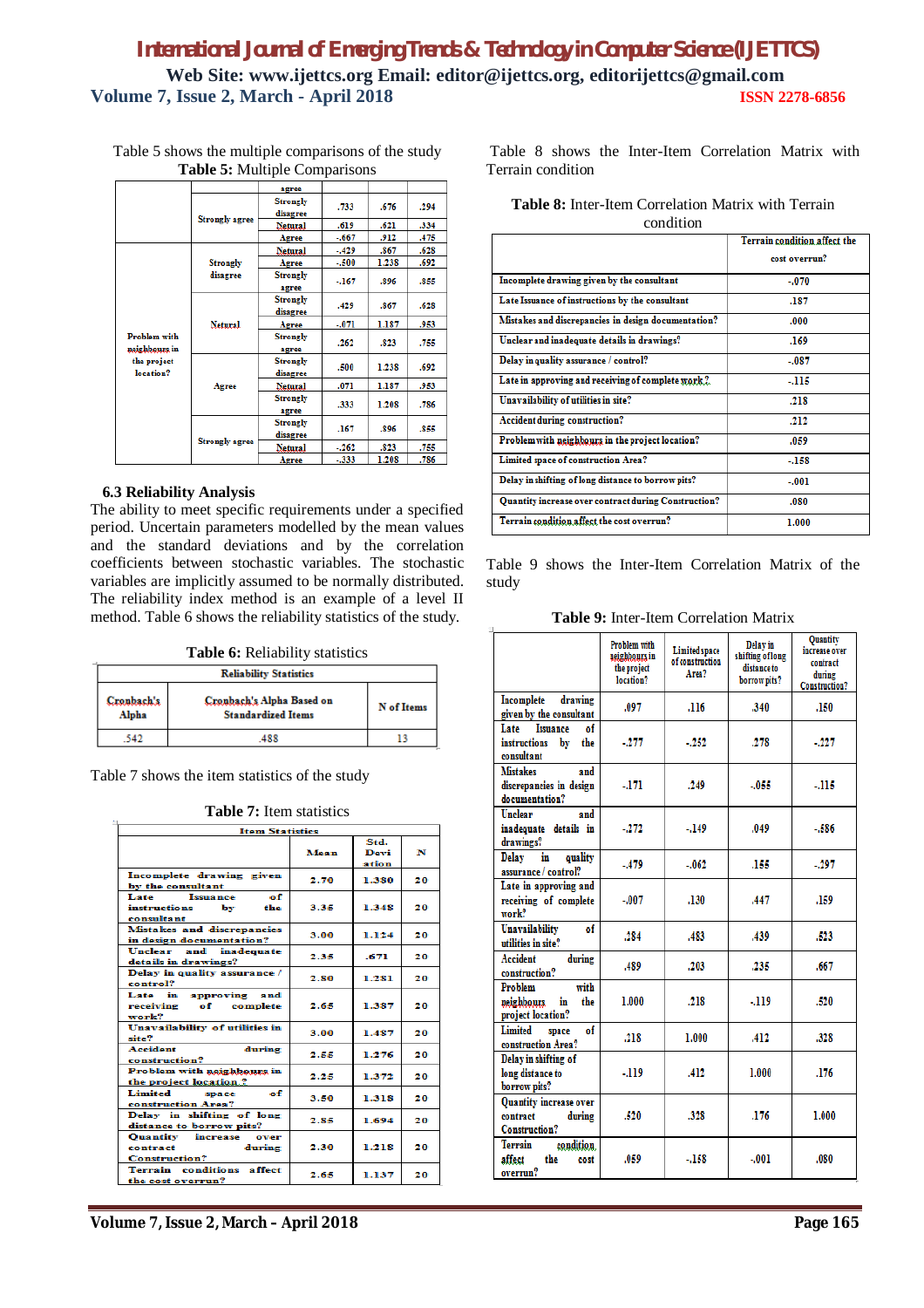#### **6.4 Frequency Analysis**

A diagram consisting of rectangles whose area is proportional to the frequency of a variable and whose width is equal to the class interval. A histogram is an accurate representation of the distribution of numerical data. It is an estimate of the probability distribution of a continuous variable (quantitative variable) and was first introduced by Karl Pearson. It is a kind of bar graph. To construct a histogram, the first step is to "bin" the range of values that is, divide the entire range of values into a series of intervals and then count how many values fall into each interval. The bins are usually specified as consecutive, non-overlapping intervals of a variable. The bins (intervals) must be adjacent, and are often (but are not required to be) of equal size. Table 9 shows the statistics of the study.

|  |  |  | <b>Table 9: Statistics</b> |
|--|--|--|----------------------------|
|--|--|--|----------------------------|

|                       |              | Incomplete<br>drawing<br>given by<br>the<br>consultant | <b>Mistakes</b> and<br>discrepancies<br>in design<br>documentation | <b>Delay</b> in<br>quality<br>assurance/<br>control? | <b>Unavailability</b><br>of utilities in<br>site? | Accident<br>during<br>construction? |
|-----------------------|--------------|--------------------------------------------------------|--------------------------------------------------------------------|------------------------------------------------------|---------------------------------------------------|-------------------------------------|
| N                     | <b>Valid</b> | 20                                                     | 20                                                                 | 20                                                   | 20                                                | 20                                  |
|                       | Missing      | 2                                                      |                                                                    | 2                                                    | 2                                                 | 2                                   |
| Mean                  |              | 2.70                                                   | 3.00                                                               | 2.80                                                 | 3.00                                              | 2.55                                |
| Median                |              | 2.50                                                   | 3.00                                                               | 3.00                                                 | 3.00                                              | 3.00                                |
| Mode                  |              | r                                                      | 3                                                                  | 3                                                    | r                                                 | 3                                   |
| <b>Std. Deviation</b> |              | 1.380                                                  | 1.124                                                              | 1.281                                                | 1.487                                             | 1.276                               |

Table 10 shows the Frequency analysis for incomplete drawing given by the consultant

| Table 10: Frequency analysis for incomplete drawing |  |
|-----------------------------------------------------|--|
| given by the consultant                             |  |

|              |                             | <b>Frequency</b> | Percen | <b>Valid</b><br>Percent | <b>Cumulative</b><br>Percent |
|--------------|-----------------------------|------------------|--------|-------------------------|------------------------------|
|              | <b>Strongly</b><br>disagree | 5                | 22.7   | 25.0                    | 25.0                         |
|              | <b>Disagree</b>             | 5                | 22.7   | 25.0                    | 50.0                         |
| <b>Valid</b> | Netural                     | 3                | 13.6   | 15.0                    | 65.0                         |
|              | Agree                       | 5                | 22.7   | 25.0                    | 90.0                         |
|              | <b>Strongly agree</b>       | 2                | 9.1    | 10.0                    | 100.0                        |
|              | <b>Total</b>                | 20               | 90.9   | 100.0                   |                              |
| Missing      | System                      | 2                | 9.1    |                         |                              |
| Total        |                             | 22               | 100.0  |                         |                              |

Figure 4 shows graph of the incomplete drawing given by the Consultant



Table 11 shows the Frequency analysis for Mistakes in

design documentation.

| Table 11: Frequency analysis for Mistakes in |  |
|----------------------------------------------|--|
| Design documentation.                        |  |

|                |                             | <b>Frequency</b> | Percent | <b>Valid</b><br>Percent | <b>Cumulative</b><br>Percent |
|----------------|-----------------------------|------------------|---------|-------------------------|------------------------------|
|                | <b>Strongly</b><br>disagree | 2                | 9.1     | 10.0                    | 10.0                         |
|                | <b>Disagree</b>             |                  | 18.2    | 20.0                    | 30.0                         |
| <b>Valid</b>   | Netural                     | 8                | 36.4    | 40.0                    | 70.0                         |
|                | Agree                       |                  | 18.2    | 20.0                    | 90.0                         |
|                | <b>Strongly</b><br>agree    | 2                | 9.1     | 10.0                    | 100.0                        |
|                | <b>Total</b>                | 20               | 90.9    | 100.0                   |                              |
| <b>Missing</b> | <b>System</b>               | 2                | 9.1     |                         |                              |
| Total          |                             | 22               | 100.0   |                         |                              |

Figure 5 shows the graph of Mistakes in Design documentation.



**Figure 5** Graph shows the mistakes in design documentation.

Table 12 shows the Frequency analysis for Delay in quality assurance of the study.

| assurance    |                          |               |        |                         |                           |  |  |
|--------------|--------------------------|---------------|--------|-------------------------|---------------------------|--|--|
|              |                          | Freq<br>uency | Percen | <b>Valid</b><br>Percent | Cumula<br>tive<br>Percent |  |  |
|              | <b>Strongly disagree</b> | 5             | 22.7   | 25.0                    | 25.0                      |  |  |
|              | <b>Disagree</b>          |               | 4.5    | 5.0                     | 30.0                      |  |  |
| <b>Valid</b> | Netural                  | 9             | 40.9   | 45.0                    | 75.0                      |  |  |
|              | Agree                    | 3             | 13.6   | 15.0                    | 90.0                      |  |  |
|              | <b>Strongly agree</b>    | 2             | 9.1    | 10.0                    | 100.0                     |  |  |
|              | <b>Total</b>             | 20            | 90.9   | 100.0                   |                           |  |  |
| Missing      | <b>System</b>            | 2             | 9.1    |                         |                           |  |  |
|              | 100.0<br>22<br>Total     |               |        |                         |                           |  |  |

**Table 12:** Frequency analysis for Delay in quality assurance

Figure 6 shows the graph of delay in quality assurance**.** 



**Figure 6** Graph shows the Delay in quality assurance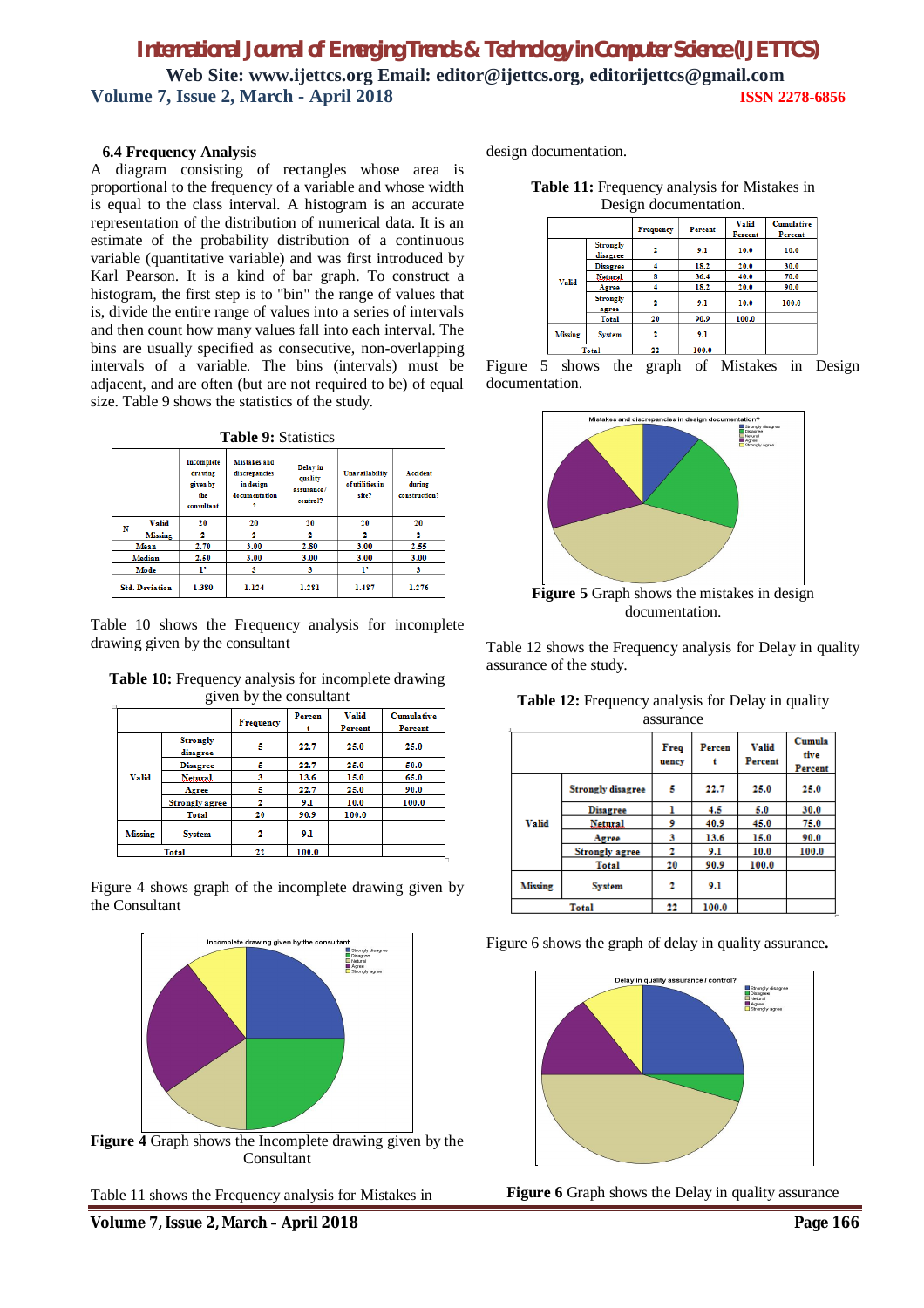Table 13 shows the Frequency analysis for Unavailability of Utilities in site

Table 15 shows the Delay in shifting of long distance to borrow pits

| <b>Table 13:</b> Frequency analysis for Unavailability of |
|-----------------------------------------------------------|
| Utilities in site                                         |

|              |                             | Frequenc | Percen | Valid   | <b>Cumulative</b> |  |
|--------------|-----------------------------|----------|--------|---------|-------------------|--|
|              |                             |          |        | Percent | Percent           |  |
|              | <b>Strongly</b><br>disagree | 6        | 27.3   | 30.0    | 30.0              |  |
|              | <b>Netural</b>              | 5        | 22.7   | 25.0    | 55.0              |  |
| <b>Valid</b> | Agree                       | 6        | 27.3   | 30.0    | 85.0              |  |
|              | <b>Strongly</b><br>agree    | 3        | 13.6   | 15.0    | 100.0             |  |
|              | Total                       | 20       | 90.9   | 100.0   |                   |  |
| Missing      | <b>System</b>               |          | 9.1    |         |                   |  |
|              | Total                       | 22       | 100.0  |         |                   |  |

Figure 7 shows the graph of unavailability Utilities in site



Utilities in site

Table 14 shows the Frequency analysis for Accident During construction

| <b>Table 14 Frequency analysis for Accident</b> |
|-------------------------------------------------|
| During construction                             |

|               |                             | Frequenc | Percent | <b>Valid</b><br>Percent | <b>Cumulative</b><br>Percent |
|---------------|-----------------------------|----------|---------|-------------------------|------------------------------|
|               | <b>Strongly</b><br>disagree | 6        | 27.3    | 30.0                    | 30.0                         |
|               | <b>Disagree</b>             | 2        | 9.1     | 10.0                    | 40.0                         |
|               | <b>Netural</b>              | 9        | 40.9    | 45.0                    | 85.0                         |
| <b>Valid</b>  | Agree                       |          | 4.5     | 5.0                     | 90.0                         |
|               | <b>Strongly</b><br>agree    | 2        | 9.1     | 10.0                    | 100.0                        |
|               | Total                       | 20       | 90.9    | 100.0                   |                              |
| <b>Missin</b> | <b>System</b>               | 2        | 9.1     |                         |                              |
| Total         |                             | 22       | 100.0   |                         |                              |

Figure 8 shows the graph of accident during construction



**Figure 8** Graph shows the accident during construction

| <b>Table 15:</b> Delay in shifting of long distance to borrow pits |  |
|--------------------------------------------------------------------|--|

|              |                             | Freque | Perce | <b>Valid</b> | <b>Cumulativ</b> |
|--------------|-----------------------------|--------|-------|--------------|------------------|
|              |                             | ncy    | nt    | Percent      | e Percent        |
|              | <b>Strongly</b><br>disagree | 6      | 27.3  | 30.0         | 30.0             |
|              | <b>Disagree</b>             | 5      | 22.7  | 25.0         | 55.0             |
|              | Netural                     |        | 4.5   | 5.0          | 60.0             |
| <b>Valid</b> | Agree                       |        | 9.1   | 10.0         | 70.0             |
|              | <b>Strongly</b><br>agree    | 6      | 27.3  | 30.0         | 100.0            |
|              | Total                       | 20     | 90.9  | 100.0        |                  |
| Missi<br>ng  | <b>System</b>               |        | 9.1   |              |                  |
|              | Total                       | 22     | 100.0 |              |                  |

Figure 9 shows the graph of delay in shifting for this study



**Figure 9** Graph shows the Delay in shifting

## **7. CONCLUSION**

The study sought the views of clients, consultants, and contractors on the relative importance of the factors that cause delays in building construction projects. Organizations and project teams that recognize the factors that may contribute to, or cause, schedule delays and cost growth, and takes steps to reduce or eliminate their impact, are better positioned for project success. Indeed, some of these factors are clearly understood such as discrete risk events, while others are more subtle such as team conflict internally or with a supplier.

- Conduct pause and learn workshops or after action reviews to analyze the reasons and implications for significant schedule delays and cost overruns on projects when significant adverse events occur.
- Implement standardized program planning and control practices that are repeatable and that the entire organization can use.

## **References**

- [1]. T.Subramani, . "Traffic Study On Road Links and Estimate the Fund required for Identified Road Improvement Projects in Major Urban Centre", International Journal of Modern Engineering Research,Vol.2, No.3, pp 596-601, 2012.
- [2]. T.Subramani., "Cost Estimation and Identification of Transport Infrastructure facility Projects in Salem",